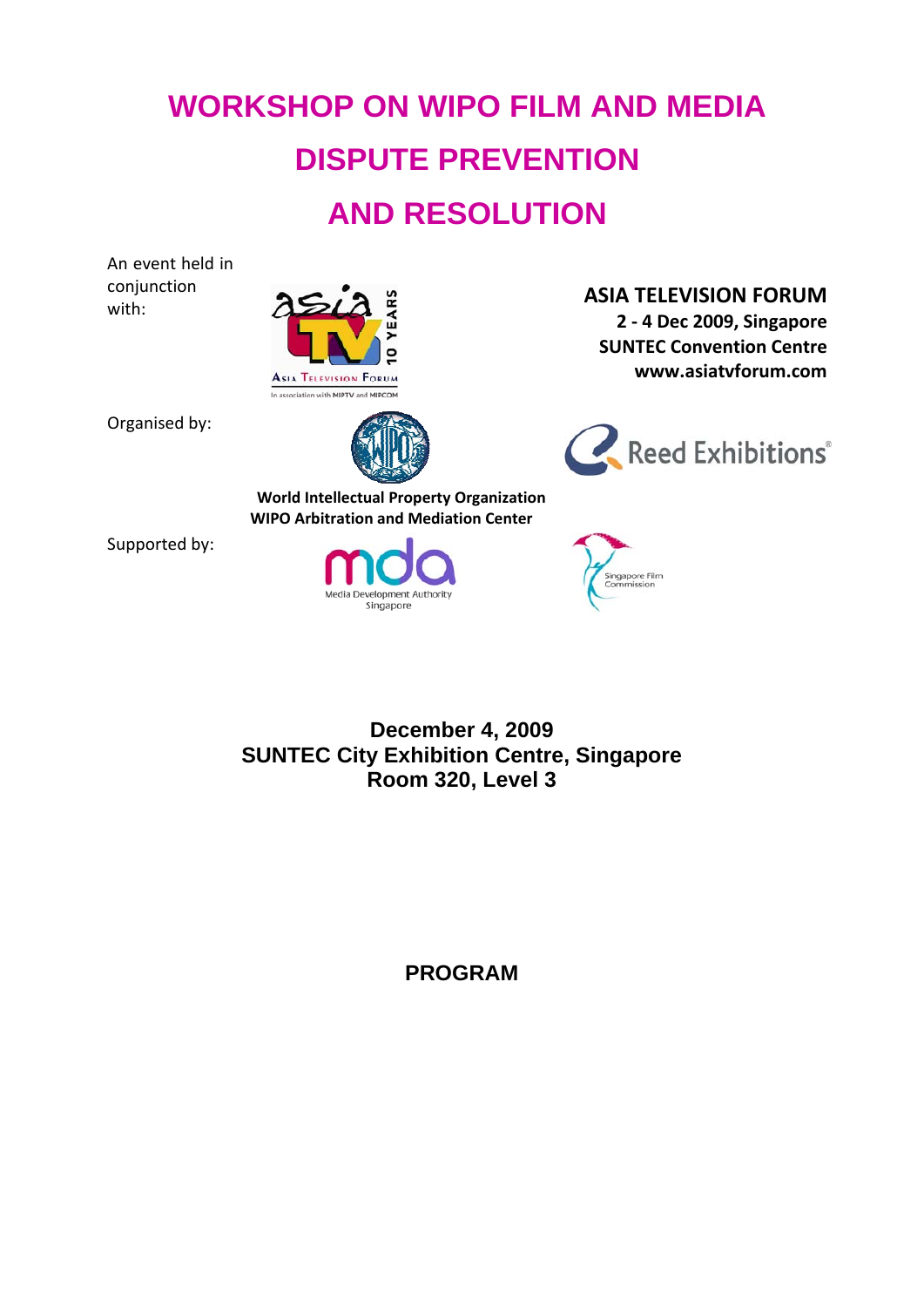# **Friday, December 4, 2009**

| 09.30-10.00 | <b>Registration and Coffee</b>                                                                                                                                 |  |
|-------------|----------------------------------------------------------------------------------------------------------------------------------------------------------------|--|
| 10.00-10.10 | <b>I. Welcome Address and Background</b>                                                                                                                       |  |
|             | Session Leaders: Ignacio de Castro, Deputy Director, WIPO Arbitration and<br>Mediation Center, Geneva                                                          |  |
| 10.10-10.30 | II. Why Mediation and Arbitration of Film and Media Disputes?                                                                                                  |  |
|             | Session Leaders: Richard Tan, Senior Consultant, Lovells Lee & Lee<br>David Perkins, Partner, Milbank, London                                                  |  |
|             | 1. Types of Film and Media Disputes (Case Studies)                                                                                                             |  |
|             | 2. Special Features of Film and Media Disputes                                                                                                                 |  |
|             | 3. Why Mediate and Arbitrate? Benefits and Limitations of Mediation and<br>Expedited Arbitration of Film and Media Disputes as Compared to Court<br>Litigation |  |
| 10.30-10.45 | III. The Basics of WIPO Mediation and Expedited Arbitration for Film and<br><b>Media Disputes</b>                                                              |  |
|             | Session Leader: Ignacio de Castro                                                                                                                              |  |
|             | 1. The Role of the WIPO Arbitration and Mediation Center                                                                                                       |  |
|             | 2. WIPO Mediation and Expedited Arbitration Rules for Film and Media                                                                                           |  |
|             | 3. Special WIPO List of Neutrals for Film and Media                                                                                                            |  |
|             | 4. Special Schedule of Fees                                                                                                                                    |  |
| 10.45-11.15 | IV. Drafting Dispute Resolution Clauses in Film and Media Contracts and<br><b>Submission Agreements</b>                                                        |  |
|             | Session Leaders: Ignacio de Castro, Richard Tan, David Perkins                                                                                                 |  |
|             | 1. Mediation Clauses and Submission Agreements                                                                                                                 |  |
|             | 2. Expedited and Standard Arbitration Clauses and Submission Agreements                                                                                        |  |
|             | 3. Escalation Clauses                                                                                                                                          |  |
|             | 4. Dispute Resolution Boards and "Mediator on Call"                                                                                                            |  |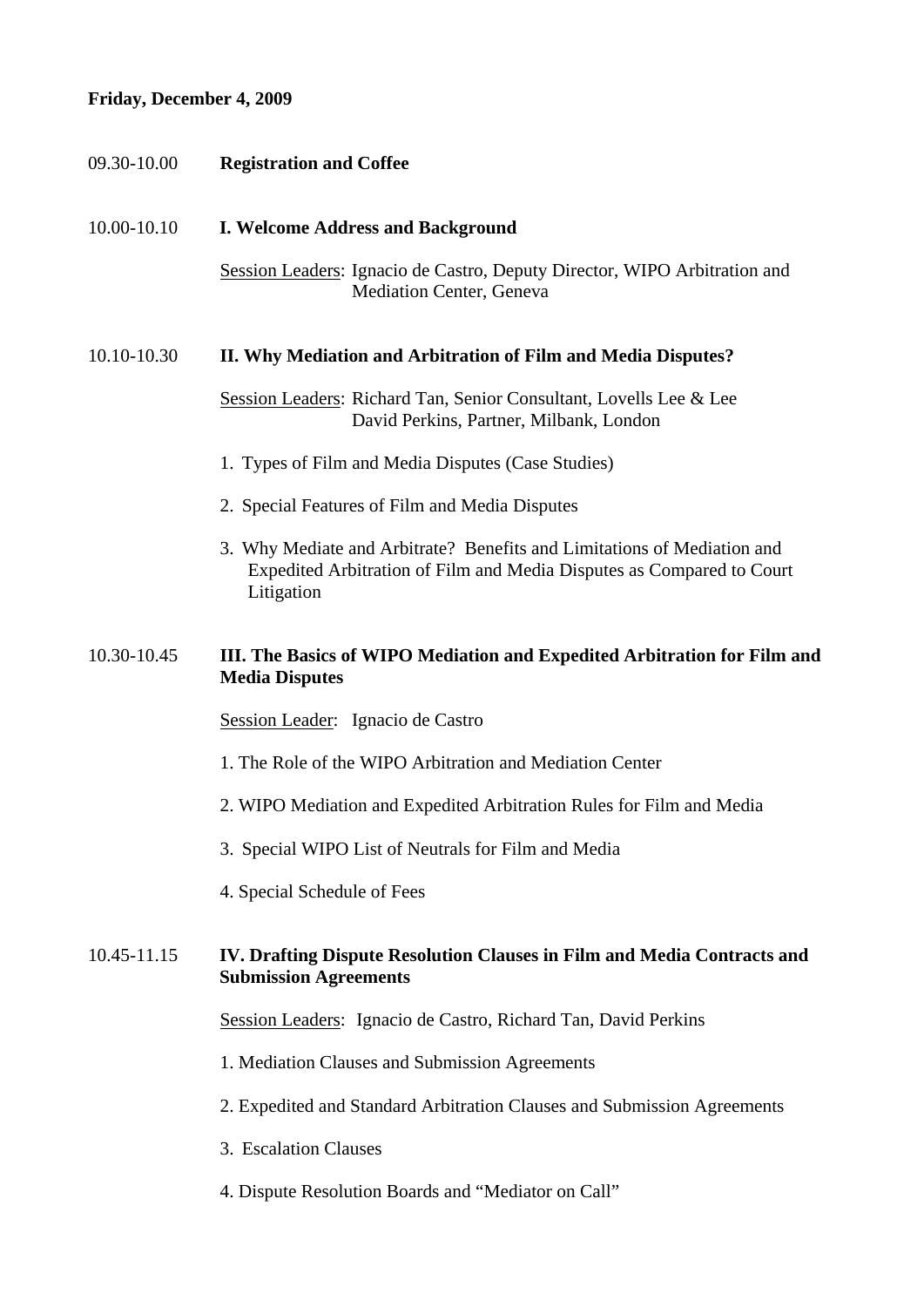page 2

## 11.15-12.00 **V. Typical Steps in WIPO Mediation for Film and Media**

Session Leaders: Ignacio de Castro, David Perkins

#### **1. Pre-Mediation Matters**

- Preparing the Mediation
- Submission of Mediation Request
- Selection and Appointment of Mediator (WIPO List Procedure)
- Preparatory Telephone Conference
- Exchange of Documents

#### **2. The Mediation Meeting**

- Opening the Mediation
- Party Statements
- The Mediator's Techniques
- Exploring Alternatives and Solutions
- Settlement, Conclusion

| 12.00-13.00 | Mediation Case Scenarios: 1. Film Co-Production Dispute |
|-------------|---------------------------------------------------------|
|             | 2. Artistic Production Joint-Venture Dispute            |

13.00-14.00 *Lunch*

#### 14.00-15.00 **VI. Typical Steps in WIPO Arbitration for Film and Media**

Session Leaders:Ignacio de Castro**,** Richard Tan, David Perkins

- Basic Arbitration Principles
- Preparation of the Arbitration
- Selection and Appointment of the Arbitrator (WIPO List Procedure)
- Interim Relief
- Exchange of Documents
- Hearing and Evidence
- Arbitral Award